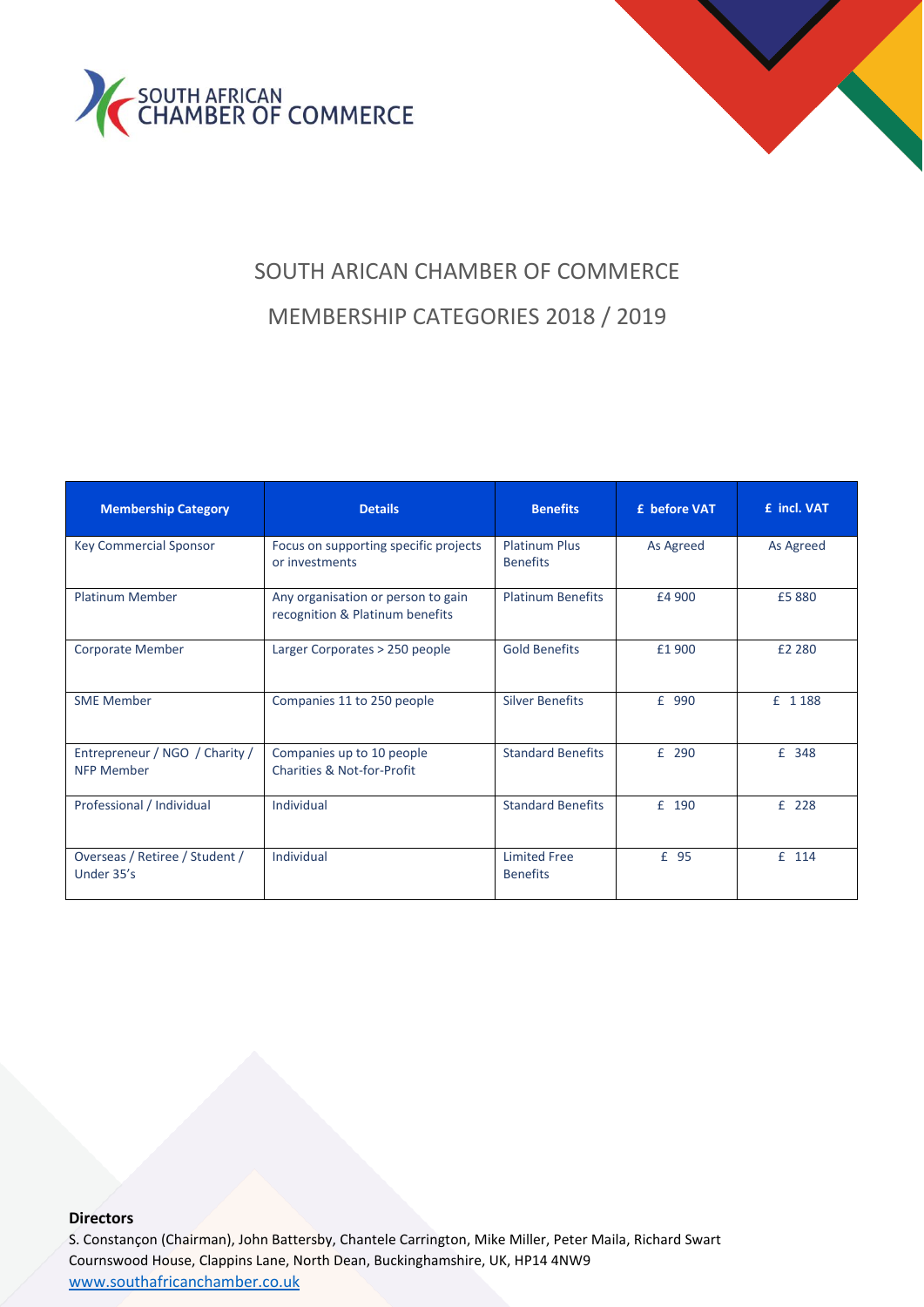

### STRATEGIC MEMBER TO Be Agreed

Strategic membership is a category set aside for a member who wants to support the Chamber in a very specific way. The fee is an agreed amount greater than Platinum Membership and can have a specific purpose or can be a normal contribution to income of the Chamber.

#### **Platinum Plus Additional Benefits:**

All benefits enjoyed by all other categories, plus:-

- $\checkmark$  Project will be highlighted on the website and very specific marketing will be provided to the Strategic member to write up their input on the project. This will be complemented with a dedicated section on their business and their involvement in the project.
- $\checkmark$  Chair the Project Committee (if applicable) which leads on the project / investment therefore a direct involvement in use of the member's funds.
- $\checkmark$  Role on the Advisory Board.
- $\checkmark$  Host Private Dinners for own and requested Members or high profile individuals sourced by the Chamber

Review the Table at the end of this document which summarises benefits available to the various membership categories

Register your interest to become a Member on the [Membership Portal of the website](https://southafricanchamber.co.uk/memberships/)

or email us direct on [admin@sachamber.co.uk](mailto:admin@sachamber.co.uk)

#### **Directors**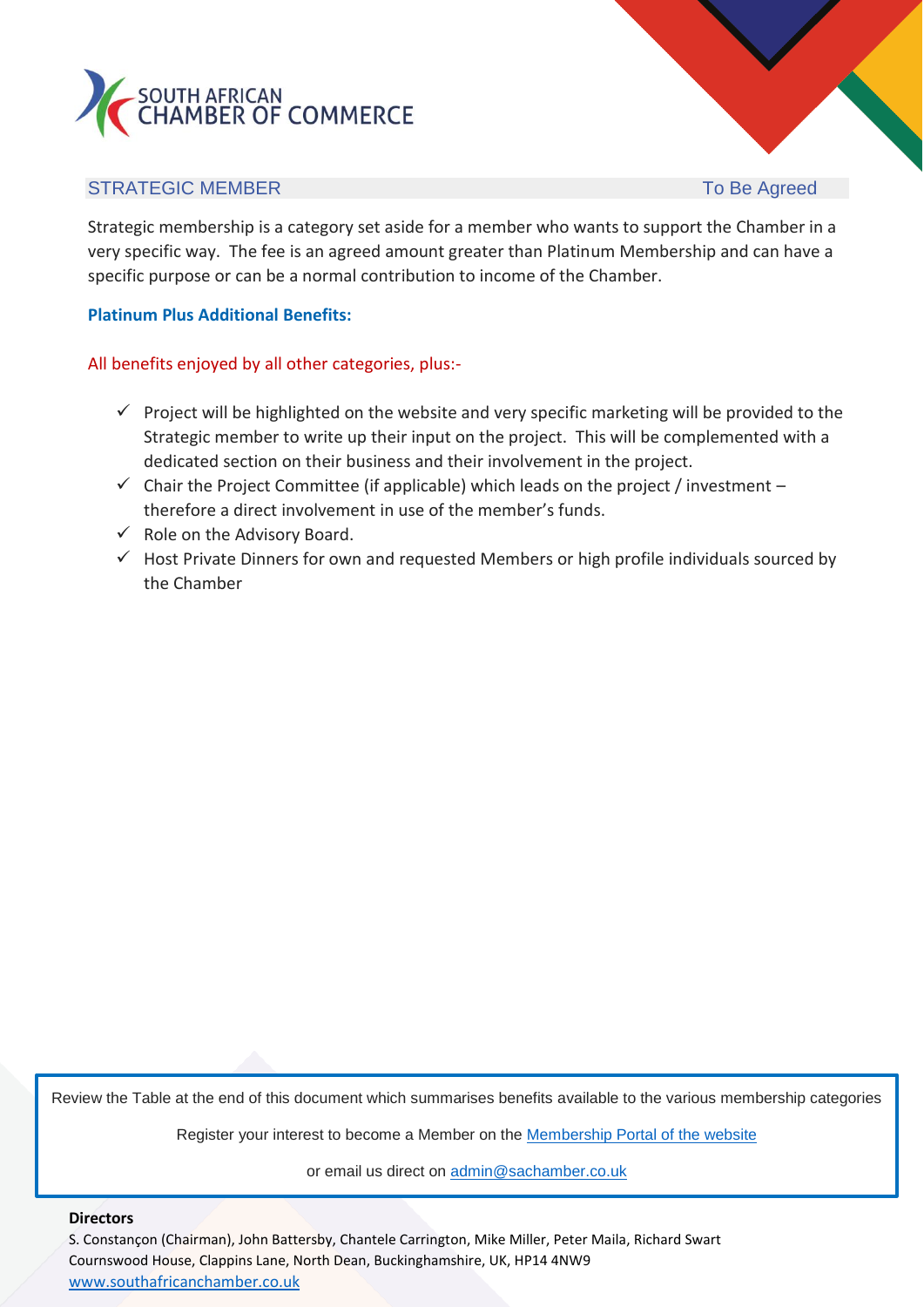

PLATINUM MEMBER  $E$  4 900 p.a.(£5 880 inc VAT)

Platinum membership is for large organisations and is also open to all other members who wish to be more involved and in return gain Platinum benefits.

#### **Key Benefits:**

#### All benefits enjoyed by other categories, plus:-

- $\checkmark$  Eligible for nomination to be elected to the Advisory Board
- $\checkmark$  10 named contacts on the membership list for private and general invitations and with whom members can make contact
- $\checkmark$  Invitations to private meetings with important business, political, arts, sports or charity, local or international individuals
- $\checkmark$  Ability to invite, as agreed per event, guests to private or round table meetings
- $\checkmark$  Choice to be a lead sponsor of the Annual Awards dinner, and other sponsored events, and gain related benefits
- $\checkmark$  Enhanced profile of the business to members
- $\checkmark$  Host special events with first option to create the lineup
- $\checkmark$  Develop, run and host a forum of direct relevance
- $\checkmark$  Invitations to attend paid events as a guest of the Chamber
- $\checkmark$  Discounted prices when purchase more than 3 tickets to paid events
- $\checkmark$  Constructive business meetings, locally and internationally
- $\checkmark$  Chamber profiling at events
- $\checkmark$  Proactively involved in the delivery of the Business Hub services, being a key contributor to the project for Chamber structured to readily access business opportunities

Review the Table at the end of this document which summarises benefits available to the various membership categories

Register your interest to become a Member on the **Membership Portal of the website** 

or email us direct on [admin@sachamber.co.uk](mailto:admin@sachamber.co.uk)

#### **Directors**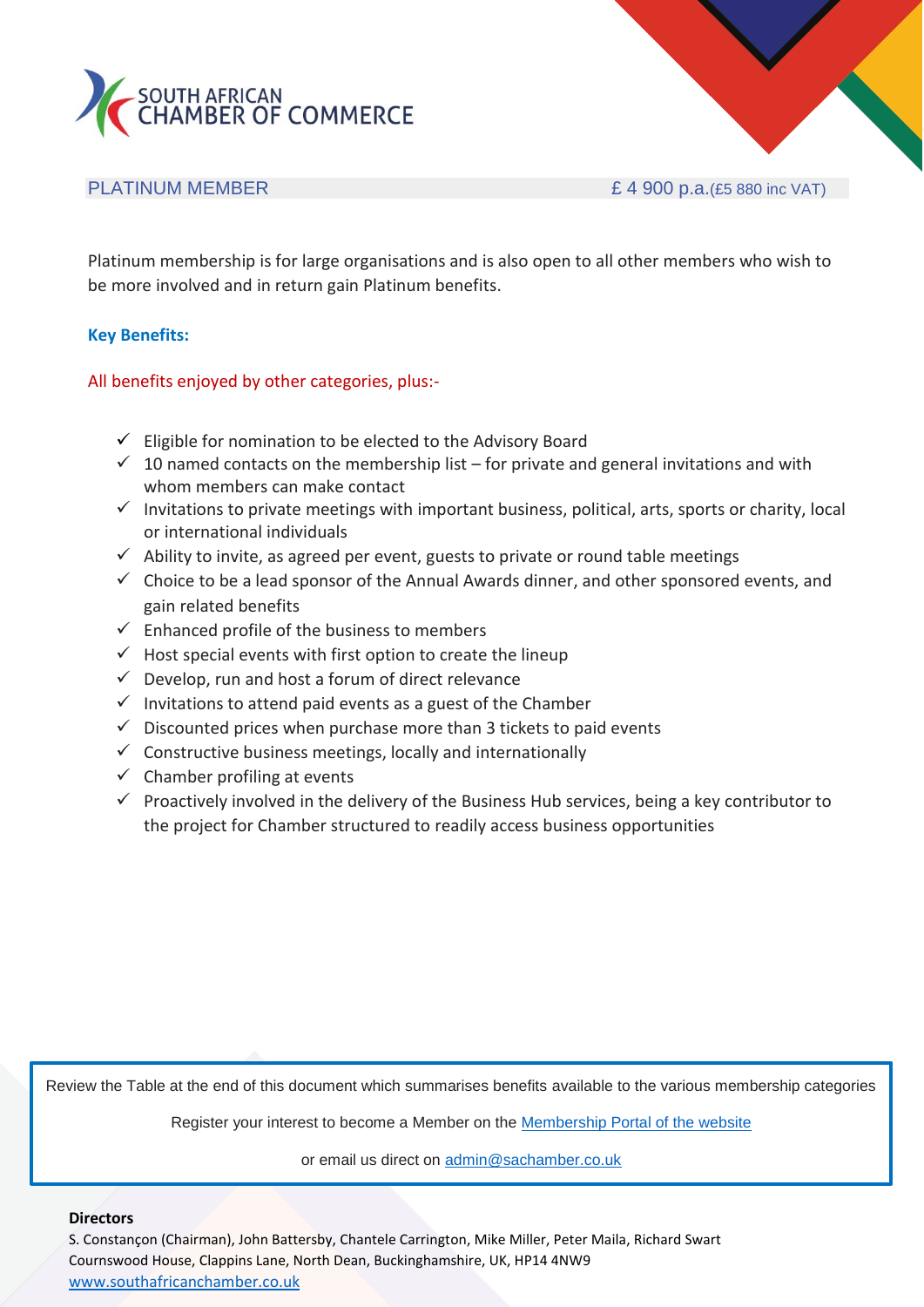

CORPORATE MEMBER  $E$  1 900 p.a.(£2 280 inc VAT)

Corporate membership of for entities that are larger in nature, 250, and greater, employees is used as a guideline.

#### **Key Benefits:**

#### All benefits enjoyed by other categories, plus:-

- $\checkmark$  Eligible for nomination to be elected to a Committee and therefore be an Executive Committee member
- $\checkmark$  5 named contacts on the membership list for private and general invitations and with whom members can make contact
- $\checkmark$  Invitations to private meetings with important business, political, arts, sports or charity, local or international individuals
- $\checkmark$  Ability to invite, as agreed per event, guests to private or round table meetings
- $\checkmark$  Choice to be a key sponsor of the Annual Awards dinner, and other sponsored events, and gain related benefits
- $\checkmark$  Profile of the business to members
- $\checkmark$  Host Chamber Connect events with first option to create the lineup
- $\checkmark$  Partake in policy / lobbying or advocacy
- $\checkmark$  Request the set up one on one meetings
- $\checkmark$  Alignment to the SACC brand
- $\checkmark$  Request introductions beyond the membership
- $\checkmark$  Provide services to the business hub
- $\checkmark$  Discounted ticket prices to certain events
- $\checkmark$  5 tickets to roundtable events
- $\checkmark$  Alerting members to content of importance from website
- $\checkmark$  Chair a Committee and join the Executive Committee
- $\checkmark$  Sponsorship preferences
- ✓ Host Chamber Connect events
- $\checkmark$  Provide gold style lovalty offers
- $\checkmark$  Lead on policy or advocacy or a forum
- $\checkmark$  One on one introductions to be set up
- $\checkmark$  Profiling at events or on the website
- $\checkmark$  Offer services to the Business Hub

Review the Table at the end of this document which summarises benefits available to the various membership categories

Register your interest to become a Member on the [Membership Portal of the website](https://southafricanchamber.co.uk/memberships/)

or email us direct on [admin@sachamber.co.uk](mailto:admin@sachamber.co.uk)

#### **Directors**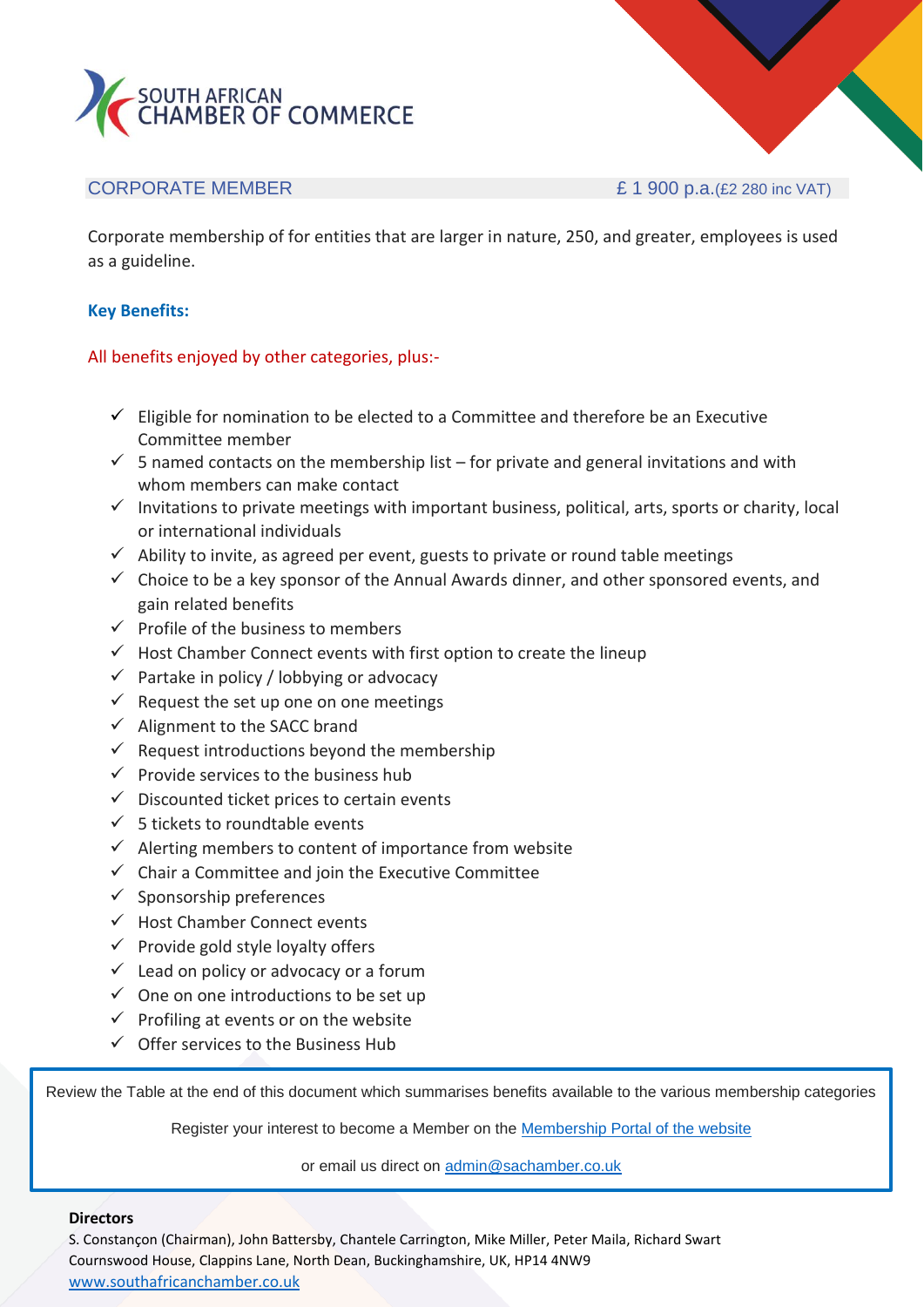

SME MEMBER **E 990 p.a.** .(£1 188 inc VAT)

SME membership of for entities that are smaller in nature, 250, and less, employees is used as a guideline.

#### **Key Benefits:**

#### All benefits enjoyed by individual members, plus:-

- $\checkmark$  Eligible for nomination to be elected to a Committee member
- $\checkmark$  3 named contacts on the membership list for private and general invitations and with whom members can make contact
- $\checkmark$  Invitations to private meetings with important business, political, arts, sports or charity, local or international individuals
- $\checkmark$  Ability to invite, as agreed per event, guests to private or round table meetings
- $\checkmark$  Choice to be a sponsor of the Annual Awards dinner, and other sponsored events, and gain related benefits
- $\checkmark$  Profile of the business to members
- $\checkmark$  Be involved in CPD events
- $\checkmark$  Partake in policy / lobbying or advocacy
- $\checkmark$  Request business introductions
- $\checkmark$  Alignment to the SACC brand
- $\checkmark$  Provide services to the Business Hub (Restrictions)
- $\checkmark$  Request specific introductions to members and International Chambers
- $\checkmark$  Place job adverts on the SACC website
- $\checkmark$  Host specific interest group events
- $\checkmark$  Provide loyalty offers
- $\checkmark$  Support for investment opportunities into South Africa and potentially Africa
- ✓ Access Business Hub Services

Review the Table at the end of this document which summarises benefits available to the various membership categories

Register your interest to become a Member on the [Membership Portal of the website](https://southafricanchamber.co.uk/memberships/)

or email us direct on [admin@sachamber.co.uk](mailto:admin@sachamber.co.uk)

#### **Directors**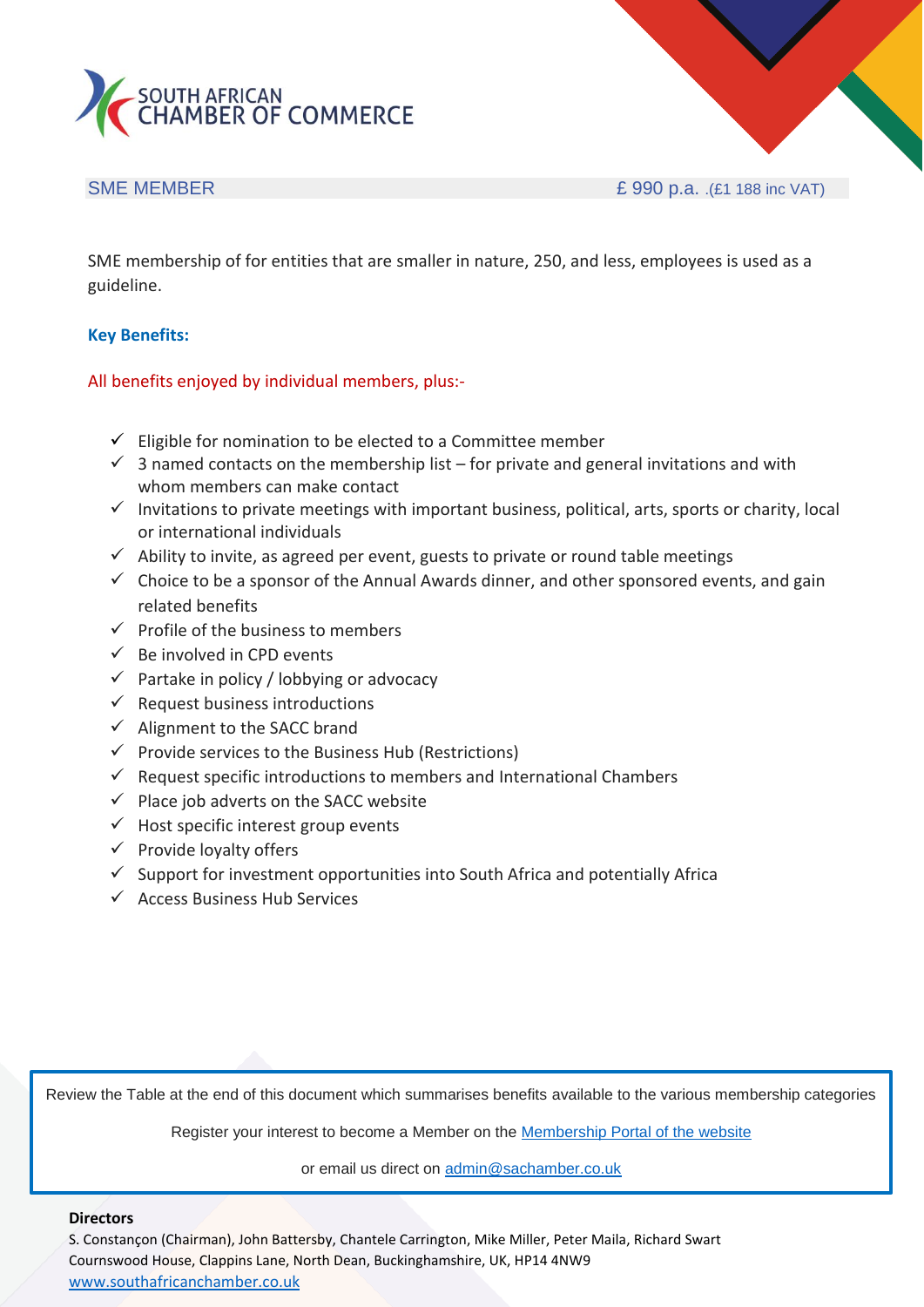



ENTREPRENEUR, NGO, CHARITY, NFP MEMBER E 290 p.a. (£348 inc VAT) PROFESSIONAL AND INDIVIDUAL MEMBER  $\qquad \qquad \qquad$  £ 190 p.a..(£228 inc VAT)

These two membership categories are to cater for the following groups of members, the benefits being the same:

- entities that are charitable and not for profit in nature
- entrepreneurs with less than 11 employees
- professionals or individuals

#### **Key Benefits:**

#### All benefits enjoyed by individual members, plus:-

- $\checkmark$  Eligible for involvement in a Committee project
- $\checkmark$  1 named contact on the membership list for private and general invitations and with whom members can make contact
- $\checkmark$  Partake in policy / lobbying or advocacy
- $\checkmark$  Request business introductions
- $\checkmark$  Access to the SACC Members website
- ✓ Attendance to all Chamber Connect events for free
- ✓ Invite to the Summer Drinks
- $\checkmark$  Networking at all events attended
- ✓ Online Forums
- $\checkmark$  Attend Webinars for free (in most cases)
- $\checkmark$  Platform to promote achievements and accolades
- $\checkmark$  Invitations to private functions these can be paid or unpaid, SACC or Third Party
- $\checkmark$  Access to content on the Members Portal
- $\checkmark$  Access the services of the Business Hub
- $\checkmark$  Access loyalty programs
- $\checkmark$  Invitations to trade missions run by the Chamber or visiting trade mission functions

Review the Table at the end of this document which summarises benefits available to the various membership categories

Register your interest to become a Member on the [Membership Portal of the website](https://southafricanchamber.co.uk/memberships/)

or email us direct on [admin@sachamber.co.uk](mailto:admin@sachamber.co.uk)

#### **Directors**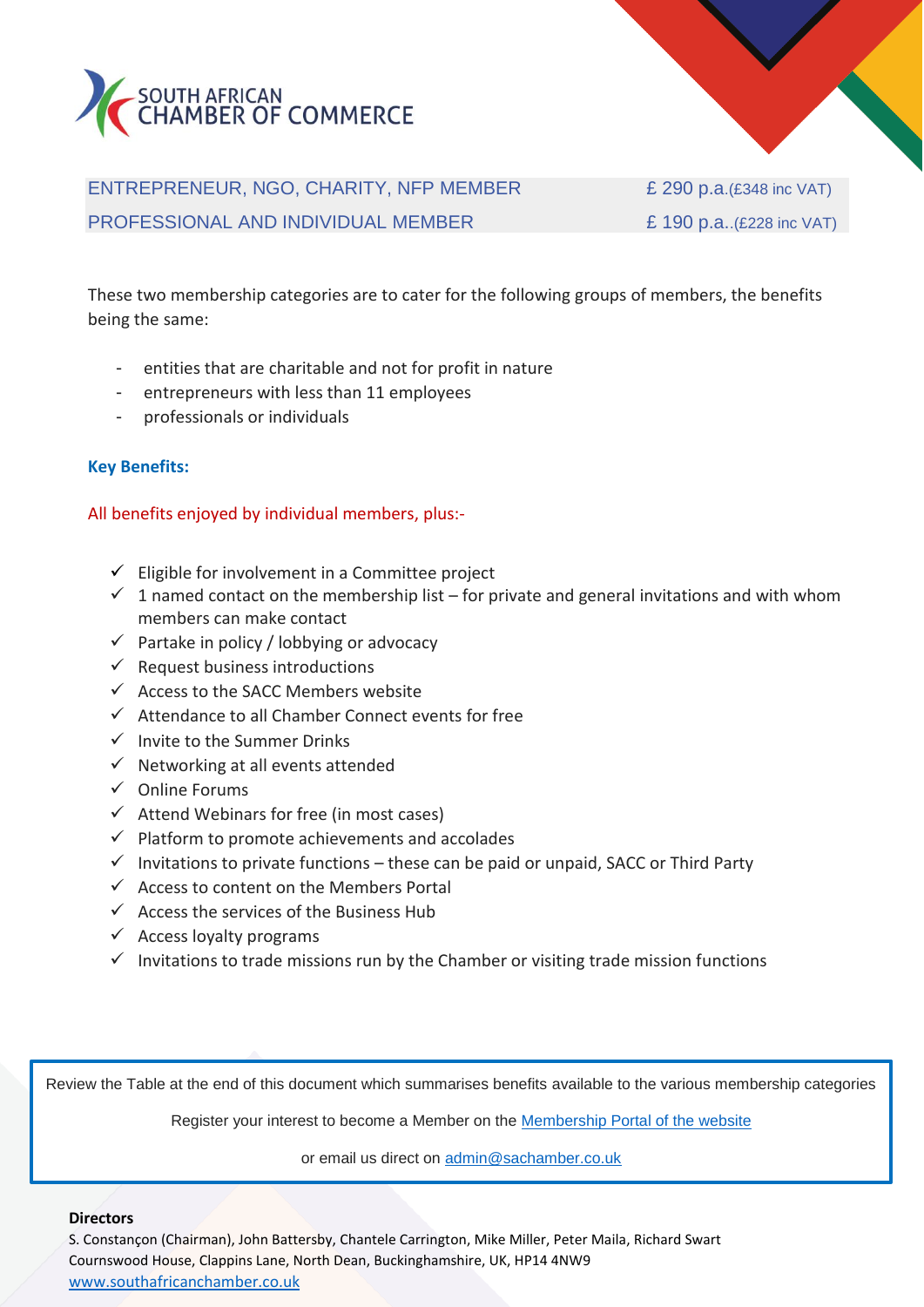



### INTERNATIONAL, RETIREE, STUDENT, UNDER 35's  $£ 95 p.a. (£348 inc VAT)$

Restricted benefits for this group are designed to cater for those that are less likely to use the full benefits of the Chamber due to reduced frequency of attendance.

Or

Are members of the Under 35's Youth Chamber.

Benefits only include the following:-

- $\checkmark$  Access to the members portal for events / Access to the Youth Portal
- $\checkmark$  Attendance to the Summer and Winter networking events for free
- $\checkmark$  Receive all Newsletters from the Chamber, therefore excluding thought leadership, event summaries, member content etc
- $\checkmark$  Attend the AGM for free, but do not have voting rights
- $\checkmark$  Recognition for photos taken and published
- $\checkmark$  Inclusion on the members listing on the website
- $\checkmark$  Nominal charge to attend events free to higher category members

Review the Table at the end of this document which summarises benefits available to the various membership categories

Register your interest to become a Member on the [Membership Portal of the website](https://southafricanchamber.co.uk/memberships/)

or email us direct on [admin@sachamber.co.uk](mailto:admin@sachamber.co.uk)

#### **Directors**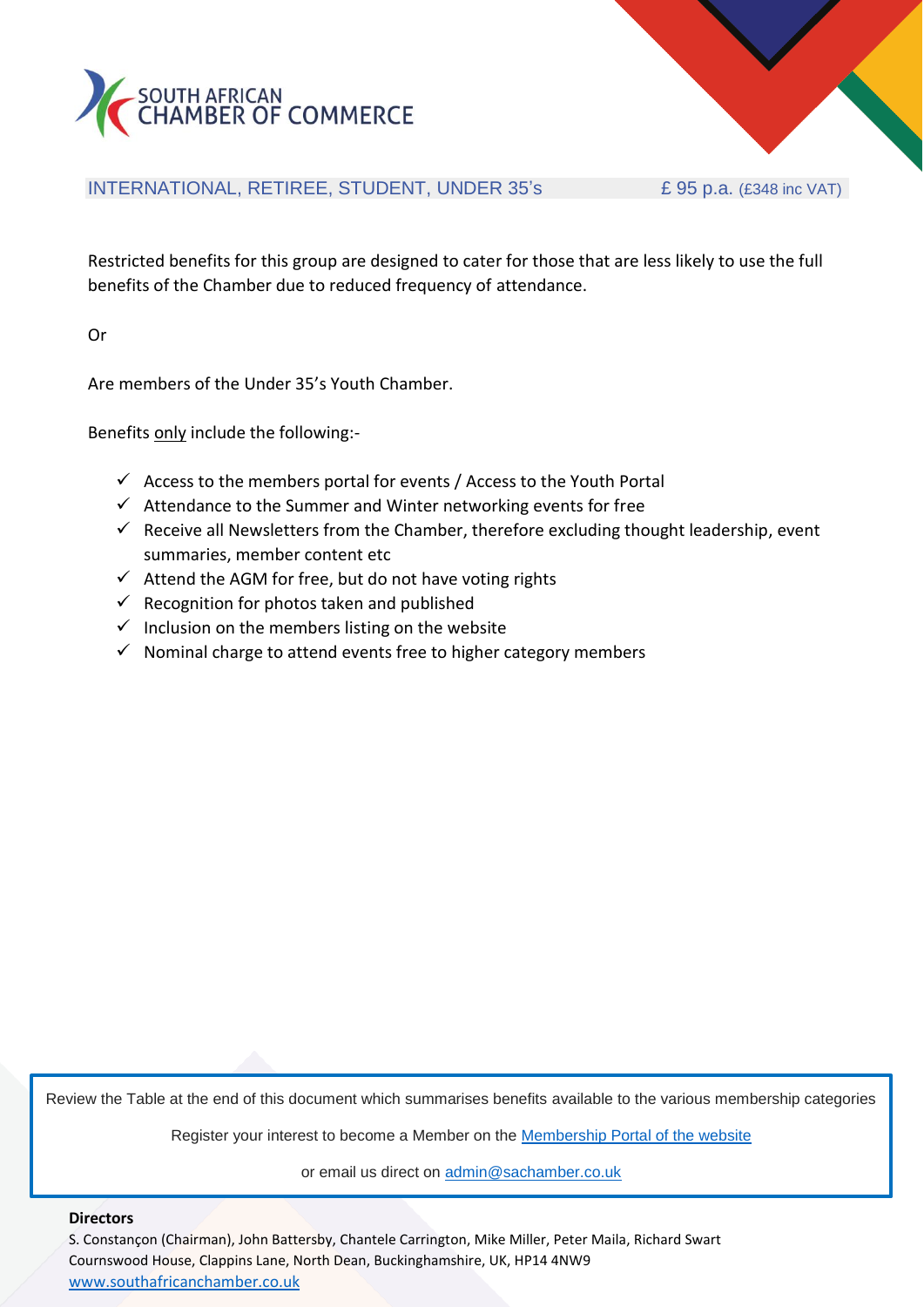

## BENEFITS MAP

| <b>Details</b>                        | Platinum                                                                                                                                | Gold / Corporate                                                                                                                       | Silver / SME                                                                                                                        | <b>Standard Benefits</b>                                                                                                                              |
|---------------------------------------|-----------------------------------------------------------------------------------------------------------------------------------------|----------------------------------------------------------------------------------------------------------------------------------------|-------------------------------------------------------------------------------------------------------------------------------------|-------------------------------------------------------------------------------------------------------------------------------------------------------|
| <b>Inclusions</b>                     | Includes all benefits of<br>Gold, Silver and<br><b>Standard Memberships</b>                                                             | Includes all benefits of<br>Silver and Standard<br>Memberships                                                                         | Includes all benefits of<br><b>Standard Memberships</b>                                                                             |                                                                                                                                                       |
| <b>Membership</b>                     |                                                                                                                                         |                                                                                                                                        |                                                                                                                                     |                                                                                                                                                       |
| Number of Specified<br><b>Members</b> | 10 named contacts on<br>the membership list -<br>for private and general<br>invitations<br>and with whom<br>members can make<br>contact | 5 named contacts on the<br>membership list - for<br>private and general<br>invitations<br>and with whom<br>members can make<br>contact | 3 named contacts on the<br>membership list - for<br>private and general<br>invitations<br>and with whom members<br>can make contact | 1 named contact on the<br>membership list - for<br>private and general<br>invitations<br>and with whom<br>members can make<br>contact                 |
| <b>Access to Member</b><br>areas      | 10 named members<br>have logins to members<br>section of the SACC<br>website                                                            | 5 named members have<br>logins to members<br>section of the SACC<br>website                                                            | 3 named members have<br>logins to members section<br>of the SACC website                                                            | All paid up members<br>have access to the<br>members section of the<br><b>SACC</b> website                                                            |
| Access to Events for<br>free          | 10 roundtable seats a<br>year<br>Single person<br>attendance to any CPD<br>events                                                       | 5 roundtable seats a<br>year<br>Freedom Day<br>Celebrations                                                                            | 3 roundtable seats a year<br>Other Events - cultural,<br>CPD, SME etc which may<br>often be free or a nominal<br>charge             | <b>Chamber Connect events</b><br>- estimated 8 a year.<br>Annual Summer and<br>Winter networking<br>drinks evenings                                   |
| Access to higher<br>category events   |                                                                                                                                         |                                                                                                                                        |                                                                                                                                     | Attend Events which are<br>free or nominal to higher<br>membership categories<br>at retail prices                                                     |
| <b>Volume Discounts</b>               |                                                                                                                                         | Discounted prices when<br>purchase more than 2<br>tickets to paid events                                                               |                                                                                                                                     |                                                                                                                                                       |
| Attend meetings to<br>network         |                                                                                                                                         |                                                                                                                                        |                                                                                                                                     | Networking provided<br>before the formal event<br>begins.<br>Networking after event<br>is complete.<br>Two dedicated<br>networking evenings a<br>year |
| Attend the AGM                        | Attend the AGM and<br>have a vote                                                                                                       | Attend the AGM and<br>have a vote                                                                                                      | Attend the AGM and have<br>a vote                                                                                                   | Attend the AGM and<br>have a vote                                                                                                                     |

#### **Directors**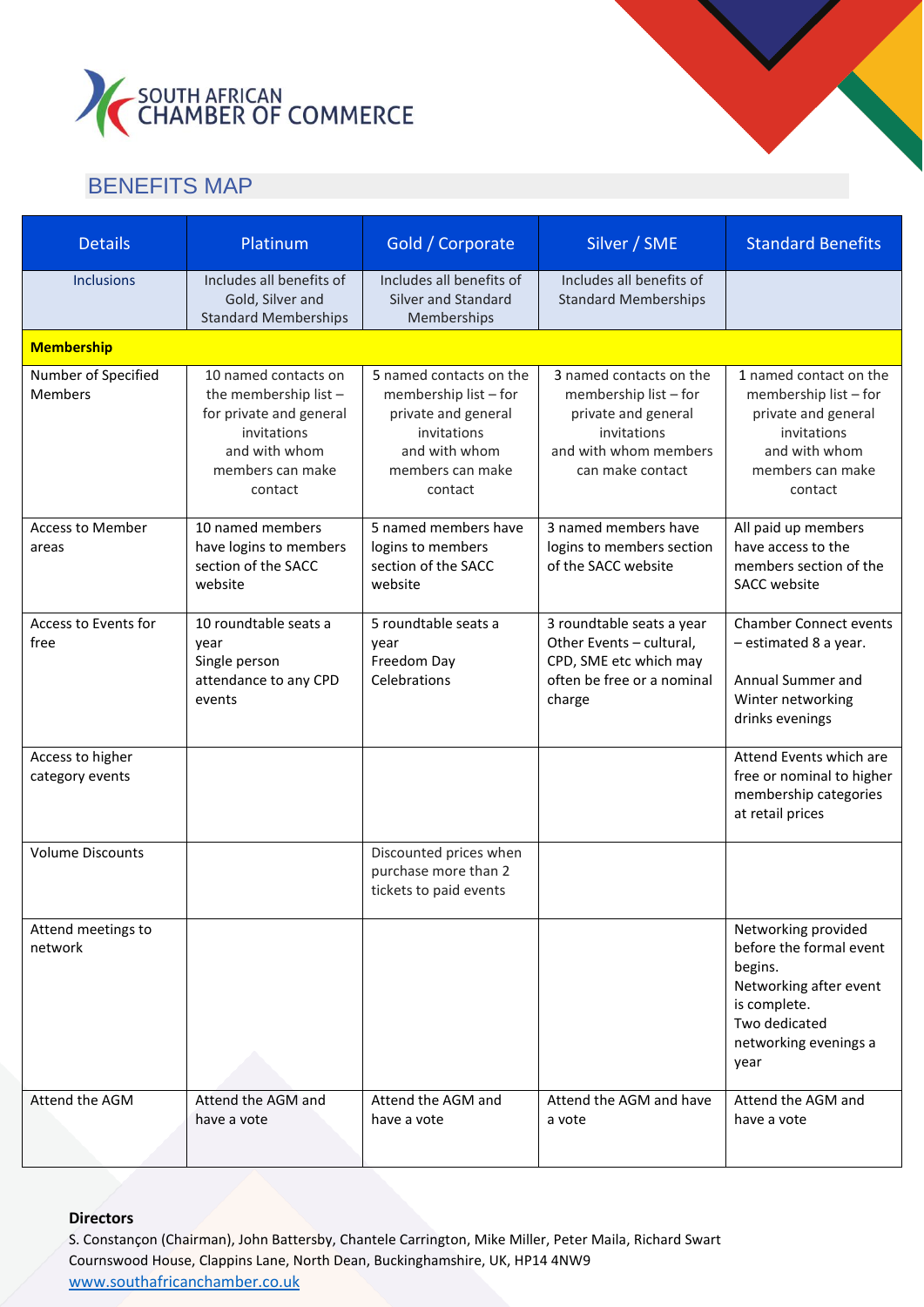

| <b>Details</b>                                                         | Platinum                                                                                                                                                    | Gold / Corporate                                                                                                                                           | Silver / SME                                                                                                                                               | <b>Standard Benefits</b>                                                                                                                                                                                                            |
|------------------------------------------------------------------------|-------------------------------------------------------------------------------------------------------------------------------------------------------------|------------------------------------------------------------------------------------------------------------------------------------------------------------|------------------------------------------------------------------------------------------------------------------------------------------------------------|-------------------------------------------------------------------------------------------------------------------------------------------------------------------------------------------------------------------------------------|
| <b>Inclusions</b>                                                      | Includes all benefits of<br>Gold, Silver and<br><b>Standard Memberships</b>                                                                                 | Includes all benefits of<br>Silver and Standard<br>Memberships                                                                                             | Includes all benefits of<br><b>Standard Memberships</b>                                                                                                    |                                                                                                                                                                                                                                     |
| Photographs                                                            |                                                                                                                                                             |                                                                                                                                                            |                                                                                                                                                            | Take photos at events<br>and be named as<br>photographer if used in<br>any media                                                                                                                                                    |
| Online profile                                                         |                                                                                                                                                             | Companies can alert<br>members to activities<br>and achievements with<br>links to external media<br>and content                                            | Members can place job<br>adverts on the online<br>forum                                                                                                    | Members can be part of<br>the online forum $-$<br>Post questions<br>$\overline{\phantom{a}}$<br>Post ideas<br>$\overline{\phantom{a}}$<br>Debate<br>Members can respond to<br>job adverts<br>Members can advise of<br>job interests |
| Member<br>achievements, links to<br>press articles and<br>publications |                                                                                                                                                             |                                                                                                                                                            | Companies can advise of<br>their achievements,<br>articles and publications -<br>greater word count and<br>links to external media                         | Members can advise of<br>their achievements,<br>articles and publications<br>- selected word count<br>and links to external<br>media                                                                                                |
| <b>Invitations</b>                                                     |                                                                                                                                                             |                                                                                                                                                            |                                                                                                                                                            |                                                                                                                                                                                                                                     |
| <b>Private Invitations</b><br>(Maximum)                                | 10 invitations per annum<br>to private meetings with<br>important business,<br>political, arts, sports or<br>charity, local or<br>international individuals | 5 invitations per annum<br>to private meetings with<br>important business,<br>political, arts, sports or<br>charity, local or<br>international individuals | 3 invitations per annum to<br>private meetings with<br>important business,<br>political, arts, sports or<br>charity, local or<br>international individuals | 1 invitation per annum<br>to private meetings with<br>important business,<br>political, arts, sports or<br>charity, local or<br>international individuals                                                                           |
| If hosting,<br>Invite guests to<br>meetings                            | Eligible to invite up to 10<br>non-member guests to<br>private or round table<br>meetings                                                                   | Eligible to invite up to 5<br>non-member guests to<br>private or round table<br>meetings                                                                   | Eligible to invite up to 3<br>non-member guests to<br>private or round table<br>meetings                                                                   |                                                                                                                                                                                                                                     |
| Event awareness and<br>invitations                                     | Invitations to attend gala<br>style events as a guest of<br>the Chamber                                                                                     | Exposure to gala style<br>events being held,<br>attendance at ticket<br>prices                                                                             |                                                                                                                                                            | Exposure to various<br>events, attendance at<br>ticket prices                                                                                                                                                                       |
| <b>Involvement in the Chamber Governance Structure</b>                 |                                                                                                                                                             |                                                                                                                                                            |                                                                                                                                                            |                                                                                                                                                                                                                                     |
| <b>Advisory Board</b>                                                  | Eligible for nomination<br>to be elected to the<br><b>Advisory Board</b>                                                                                    |                                                                                                                                                            |                                                                                                                                                            |                                                                                                                                                                                                                                     |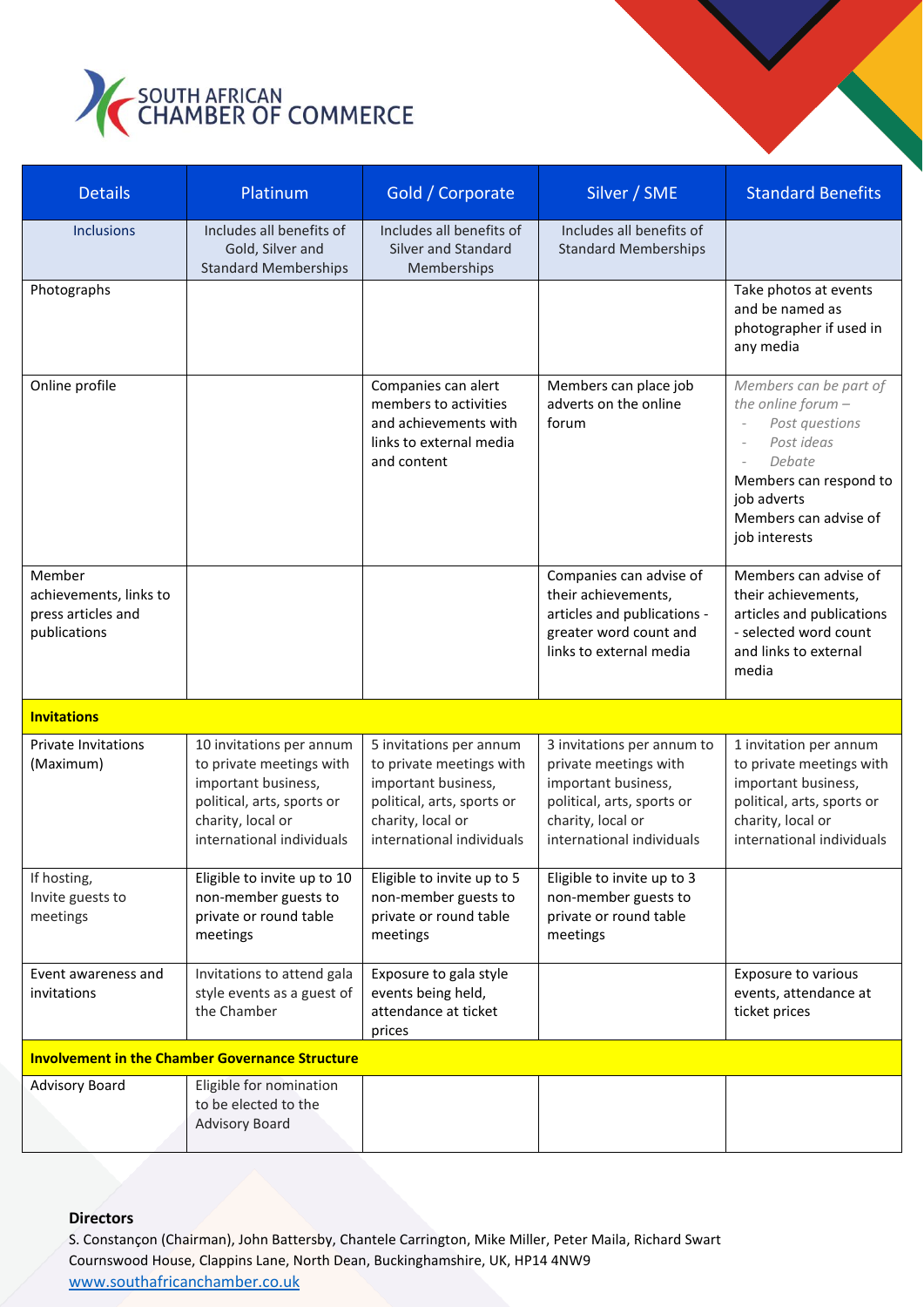

| <b>Details</b>                                | Platinum                                                                                                                       | Gold / Corporate                                                                                                              | Silver / SME                                                                                                  | <b>Standard Benefits</b>                                                                                   |
|-----------------------------------------------|--------------------------------------------------------------------------------------------------------------------------------|-------------------------------------------------------------------------------------------------------------------------------|---------------------------------------------------------------------------------------------------------------|------------------------------------------------------------------------------------------------------------|
| <b>Inclusions</b>                             | Includes all benefits of<br>Gold, Silver and<br><b>Standard Memberships</b>                                                    | Includes all benefits of<br>Silver and Standard<br>Memberships                                                                | Includes all benefits of<br><b>Standard Memberships</b>                                                       |                                                                                                            |
| Committee Chairman                            |                                                                                                                                | Eligible to be voted as<br>Chairman of a<br>Committee and<br>therefore become an<br><b>Executive Committee</b><br>Member      | Eligible to be a Committee<br>Member and can be a sub-<br>committee lead                                      | Eligible to be co-opted<br>onto a Committee for a<br>project or in support of<br>process                   |
| <b>Executive Committee</b>                    | Eligible for a named<br>member to become a<br>member of the Exco<br>without a Committee<br>Chairmanship                        |                                                                                                                               |                                                                                                               |                                                                                                            |
| <b>Business Profiling</b>                     |                                                                                                                                |                                                                                                                               |                                                                                                               |                                                                                                            |
| Lead sponsor<br>opportunities                 | Choice to be a lead<br>sponsor of the Annual<br>Awards dinner, and any<br>other sponsored events,<br>and gain related benefits | Choice to be a key<br>sponsor of the Annual<br>Awards dinner, and any<br>other sponsored events,<br>and gain related benefits |                                                                                                               |                                                                                                            |
| Profile of entity to<br>members               | <b>Enhanced website</b><br>profiling of the business<br>to members which in<br>addition will provide call<br>to action links   | Website profile for the<br>business, including fuller<br>description of the<br>business and 2<br>downloadable<br>documents    | Snapshot profile for the<br>business on the website,<br>including one<br>downloadable document.               | Inclusion in the website<br>members listing.<br>Inclusion on the<br>professionals listing if<br>applicable |
| Host adhoc or CPD<br>style events             |                                                                                                                                |                                                                                                                               | Host adhoc events for a<br>specific interest group                                                            |                                                                                                            |
| <b>Host Chamber Connect</b><br>events         |                                                                                                                                | <b>Host Chamber Connect</b><br>events with first option<br>to create the line-up                                              |                                                                                                               |                                                                                                            |
| Host special events                           | Host special events with<br>first option to create the<br>line-up                                                              |                                                                                                                               |                                                                                                               |                                                                                                            |
| Forums of varying<br>interest                 | Develop, run and host a<br>forum, working to<br>promote the value add<br>to a greater market                                   |                                                                                                                               |                                                                                                               |                                                                                                            |
| CPD contributors,<br>subject to applicability |                                                                                                                                |                                                                                                                               | In line with the nature of<br>business and linkage to<br>the CPD program, the<br>ability to join with related |                                                                                                            |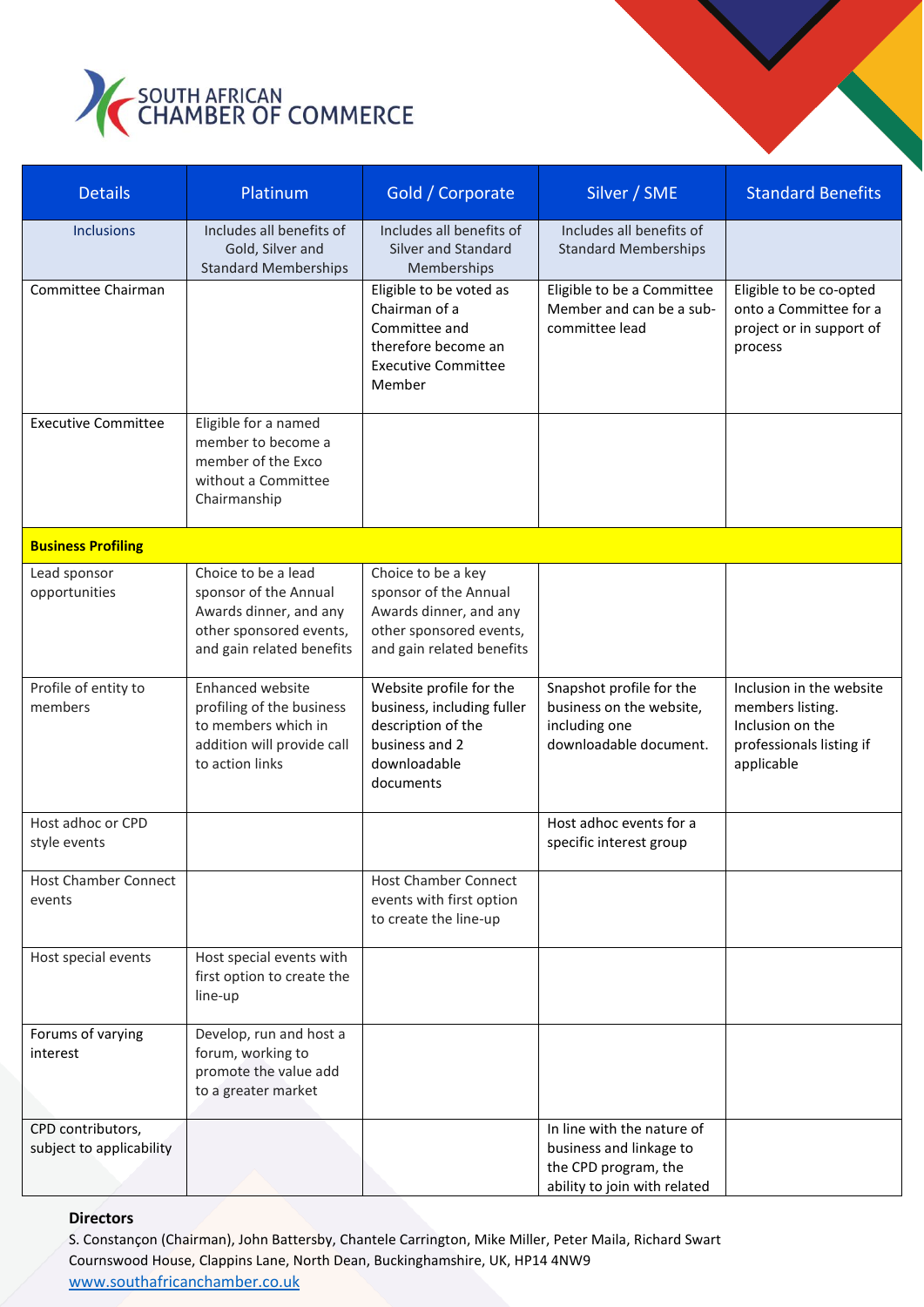

| <b>Details</b>                                                                  | Platinum                                                                                                                                 | Gold / Corporate                                                                                          | Silver / SME                                                                                                           | <b>Standard Benefits</b>                                                                                                                                                                                        |  |
|---------------------------------------------------------------------------------|------------------------------------------------------------------------------------------------------------------------------------------|-----------------------------------------------------------------------------------------------------------|------------------------------------------------------------------------------------------------------------------------|-----------------------------------------------------------------------------------------------------------------------------------------------------------------------------------------------------------------|--|
| <b>Inclusions</b>                                                               | Includes all benefits of<br>Gold, Silver and<br><b>Standard Memberships</b>                                                              | Includes all benefits of<br>Silver and Standard<br>Memberships                                            | Includes all benefits of<br><b>Standard Memberships</b>                                                                |                                                                                                                                                                                                                 |  |
|                                                                                 |                                                                                                                                          |                                                                                                           | businesses to provide<br>business packaged<br>solutions to members,<br>trade mission delegates<br>and other businesses |                                                                                                                                                                                                                 |  |
| Offer membership<br>benefits                                                    | Provide "platinum style"<br>loyalty offers to<br>members to encourage<br>use of services and<br>promote usage                            | Provide "gold style"<br>loyalty offers to<br>members to encourage<br>use of services and<br>promote usage | Provide loyalty offers to<br>members to encourage<br>use of services and<br>promote usage                              |                                                                                                                                                                                                                 |  |
| White Papers, Content,<br>Event Summaries,<br>Opinion pieces                    |                                                                                                                                          |                                                                                                           | Content can be co-<br>branded in the name of<br>the member's business.                                                 | All members can put<br>forward content in<br>various formats; which<br>will be edited and<br>published at the<br>Chamber's discretion.<br>The author will be<br>recognised if used in any<br>way by the Chamber |  |
| Policy / Lobbying /<br>Advocacy                                                 | Host and contribute to<br>the panel, lending name<br>of company with SACC to<br>the specific policy,<br>lobbying or advocacy<br>activity | Lead a policy, lobbying<br>or advocacy group                                                              | Become a member of a<br>policy, lobbying or<br>advocacy group                                                          | Receive and contribute<br>to any policy, lobbying or<br>advocacy work of the<br>Chamber                                                                                                                         |  |
| Membership Rewards,<br>reduced prices, access<br>to products or<br>programs etc |                                                                                                                                          |                                                                                                           | Ability to put forward<br>membership rewards,<br>categorised appropriately                                             | Access to rewards as<br>categorised by a<br>member                                                                                                                                                              |  |
| <b>Business Hub and Business Development</b>                                    |                                                                                                                                          |                                                                                                           |                                                                                                                        |                                                                                                                                                                                                                 |  |
| Member support,<br>Shared conversations,<br>Packaged solutions                  | Members can request a<br>solutions forum meeting<br>be set up to discuss a<br>specific topic                                             | Members can request<br>direct one to one<br>meetings be arranged by<br>the Chamber on their<br>behalf     | Members can request<br>support, introductions and<br>guidance.                                                         |                                                                                                                                                                                                                 |  |
| International<br>introductions                                                  |                                                                                                                                          |                                                                                                           | Members can request<br>support, introductions and<br>guidance internationally                                          |                                                                                                                                                                                                                 |  |
| <b>Brand alignment</b>                                                          | Request Chamber<br>recognition of event and<br>use of SACC brand.                                                                        | Request Chamber<br>recognition of event and<br>use of SACC brand.                                         | <b>Request Chamber</b><br>recognition of event and<br>use of SACC brand                                                |                                                                                                                                                                                                                 |  |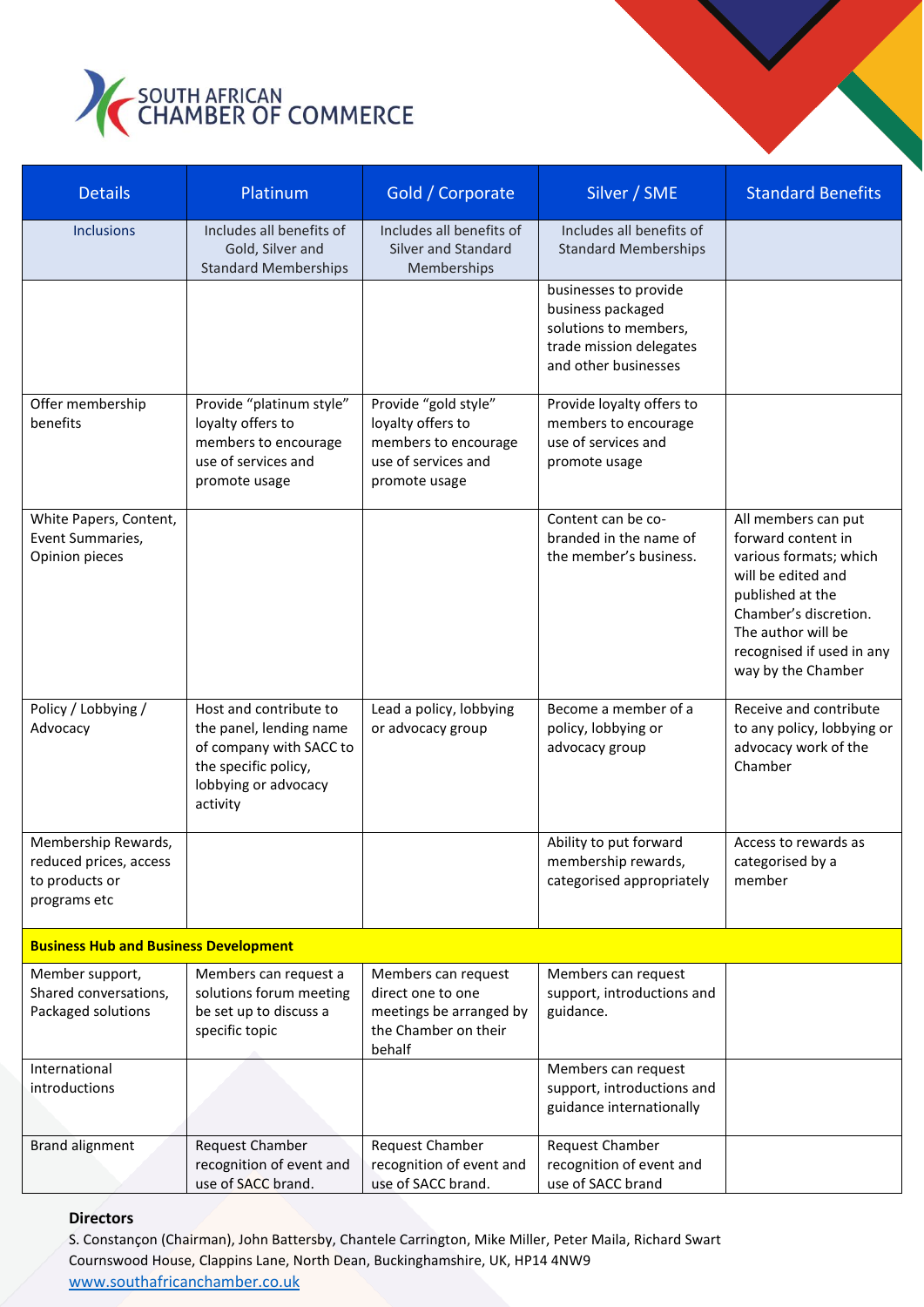

| <b>Details</b>                                                                                         | Platinum                                                                                                                                | Gold / Corporate                                                                                                                                                                      | Silver / SME                                                                                                                                | <b>Standard Benefits</b>                                                                                      |
|--------------------------------------------------------------------------------------------------------|-----------------------------------------------------------------------------------------------------------------------------------------|---------------------------------------------------------------------------------------------------------------------------------------------------------------------------------------|---------------------------------------------------------------------------------------------------------------------------------------------|---------------------------------------------------------------------------------------------------------------|
| <b>Inclusions</b>                                                                                      | Includes all benefits of<br>Gold, Silver and<br><b>Standard Memberships</b>                                                             | Includes all benefits of<br>Silver and Standard<br>Memberships                                                                                                                        | Includes all benefits of<br><b>Standard Memberships</b>                                                                                     |                                                                                                               |
|                                                                                                        | Attendance by at least<br>three SACC individuals<br>from Board, Advisory<br>Board or Exco. Chamber<br>to take a short speaking<br>slot. | Attendance by at least<br>one SACC Director of the<br><b>Board</b>                                                                                                                    | Attendance by at least one<br>SACC Director of the Board                                                                                    |                                                                                                               |
| Chamber Alignment                                                                                      |                                                                                                                                         | Set up meetings with<br>other Chambers and<br>SACC members for<br>mutual benefit                                                                                                      | Direct introductions to<br>other Chambers for<br>specific purposes                                                                          | Introduction to other<br>Chambers' events.<br>Where possible,<br>discounted membership<br>or attendance rates |
| <b>International Trade</b>                                                                             | Propose trade mission<br>activities and potentially<br>lead these with the<br>relevant parties                                          | Access to the Trade<br>Missions as a delegate,<br>as appropriate to the<br><b>Trade Mission</b>                                                                                       | Provide support services<br>to the Trade Missions to<br>underpin deals being<br>completed                                                   | Be invited to trade<br>mission meetings<br>coming to UK or in SA if<br>in the country                         |
| Investment into SA and<br>Africa                                                                       |                                                                                                                                         |                                                                                                                                                                                       | Offer support services to<br>investment programs in SA<br>and Africa                                                                        | Introductions to<br>investment<br>opportunities in SA and<br>Africa                                           |
| Source introductions to<br>doing business in SA,<br>links to sister Chamber<br>- British Chamber in SA |                                                                                                                                         | Foster direct business<br>introduction to British<br>Chamber, getting<br>involved in making<br>business happen,<br>earning up to 25% of the<br>commercial returns<br>received by SACC | Source business leads for<br>SACC to hand to British<br>Chamber and earning up<br>to 10% from any<br>commercial returns<br>received by SACC | Provide introductions for<br>the Chamber to pass on<br>to British Chamber                                     |
| Loyalty Offering                                                                                       |                                                                                                                                         |                                                                                                                                                                                       | Place a loyalty offering<br>onto the webs for an<br>event, product or service                                                               |                                                                                                               |
| Place your Business<br>Offering onto the<br><b>Business Hub</b>                                        |                                                                                                                                         | Place your services on<br>offer on the Business<br>Hub for proactive<br>engagement of services<br>to other members                                                                    |                                                                                                                                             |                                                                                                               |
| Benefit from Loyalty or<br><b>Business Hub Services</b>                                                |                                                                                                                                         | Engage as a customer of<br>the Business Hub<br>receiving Business Hub<br>services                                                                                                     | Benefit from Loyalty<br>offering made available to<br>businesses                                                                            | Benefit from certain<br>Loyalty offerings<br>available to individuals                                         |